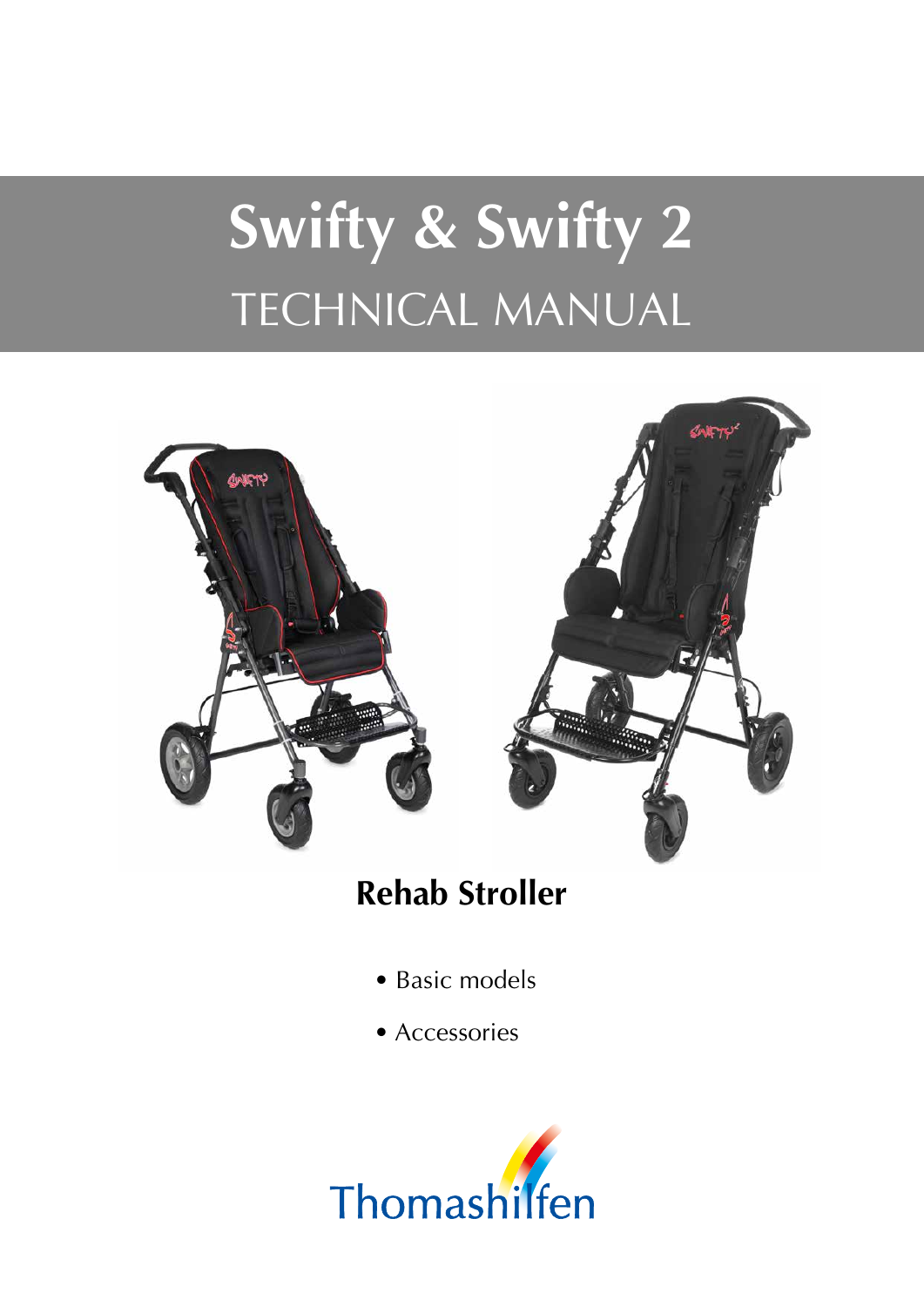



**Swifty Swifty 2**

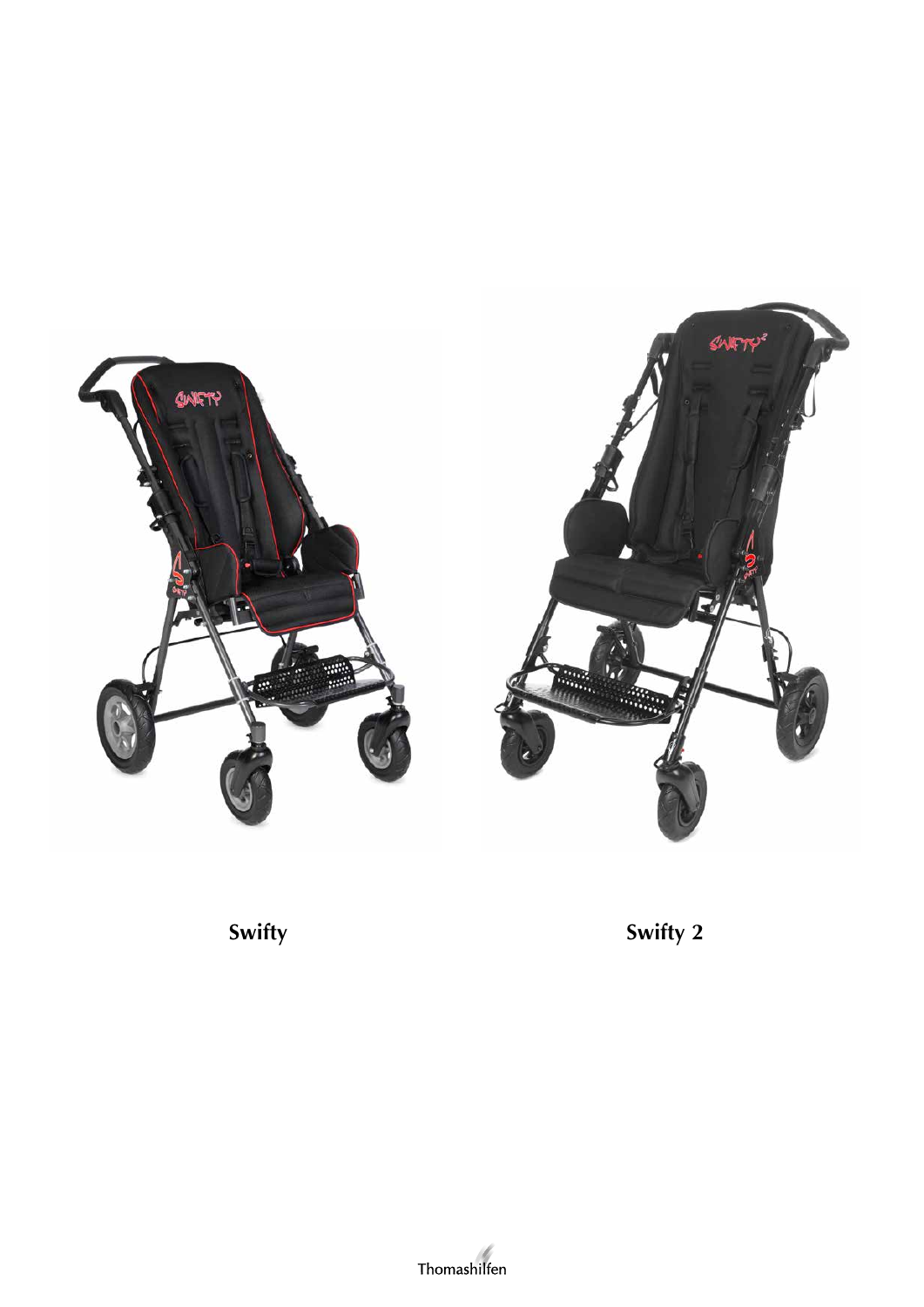#### **Swifty – The lightweight rehab stroller for children**

You can also find more information on the Internet: **www.thomashilfen.com**

| <b>Content</b>                          | Page                                                                                                                                                |
|-----------------------------------------|-----------------------------------------------------------------------------------------------------------------------------------------------------|
| <b>BASIC MODEL</b>                      |                                                                                                                                                     |
| <b>ACCESSORIES - Feet / Legs</b>        |                                                                                                                                                     |
| <b>ACCESSORIES - Seat</b>               | Frame padding $\ldots \ldots \ldots \ldots \ldots \ldots \ldots \ldots \ldots \ldots \ldots \ldots$                                                 |
| <b>ACCESSORIES - Seat minimizer</b>     | Seat minimizer – set $\dots\dots\dots\dots\dots\dots\dots\dots\dots\dots\dots\dots$ 8                                                               |
| <b>ACCESSORIES - Belts</b>              |                                                                                                                                                     |
| <b>ACCESSORIES - Head</b>               |                                                                                                                                                     |
| <b>ACCESSORIES - Weather protection</b> | Rain shield for sun and rain cover, transparent  12<br>Sleeping bag (padded + woven fur) $\dots \dots \dots \dots \dots \dots \dots \dots \dots$ 13 |
| <b>ACCESSORIES - Chassis</b>            |                                                                                                                                                     |

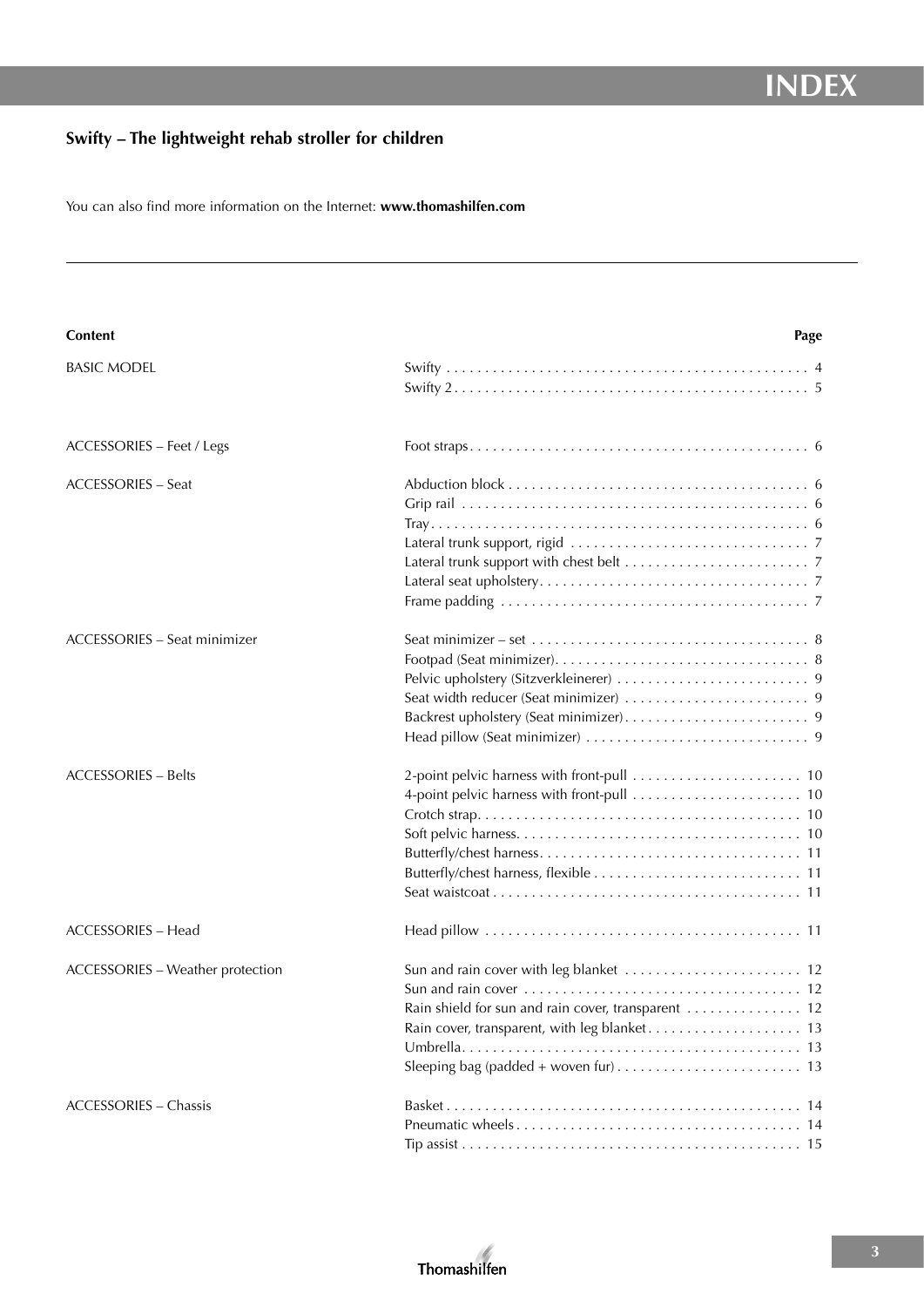#### **BASIC MODEL**



| <b>Swifty</b>                                      |                                  |
|----------------------------------------------------|----------------------------------|
| Item code                                          | 9800068065000                    |
|                                                    |                                  |
| Seat depth (with seat minimizer (accessory))       | 22 (17 cm) - 28,5 cm /           |
|                                                    | $8.7(6.7") - 11.2"$              |
| Seat width (with seat minimizer (accessory))       | 34 cm (23 cm) /                  |
|                                                    | $13.4$ " $(9.1)$ "               |
| Back height                                        | $62$ cm $/$                      |
|                                                    | 24.4"                            |
| min. shoulder height (with seat minimizer)         | 37 cm (26 cm) /                  |
|                                                    | $14.6$ " (10.2")                 |
| Lower leg length (with seat minimizer (accessory)) | 16 (12 cm) - 33 cm /             |
|                                                    | $6.3$ $(4.7")$ - $13"$           |
| Back angle                                         | 90° to 115°                      |
| Foot angle                                         | $90^\circ$                       |
| Seat tilt fix                                      | $+15^\circ$                      |
| Footrest size (W x L)                              | 31 x 18 cm /                     |
|                                                    | $12.2 \times 7.1$ "              |
| Overall dimensions ( $W \times H \times L$ )       | $61 \times 102 \times 98$ cm /   |
|                                                    | $24.0 \times 40.2 \times 38.6$ " |
| Dimensions when folded ( $W \times H \times L$ )   | $61 \times 38 \times 73$ cm /    |
|                                                    | 24.0 x 15.0 x 28.7"              |
| Push bar height                                    | $80 - 119$ cm /                  |
|                                                    | $31.5 - 46.9$ "                  |
| Wheel size, swivel wheels (front)                  | 7,5"                             |
| Wheel size (rear)                                  | 10 <sup>11</sup>                 |
| max. carrying capacity basket (accessory)          | 3 kg / 6.6 lbs                   |
| Weight                                             | 12.4 kg / 27.3 lbs               |
| max. user weight                                   | 35 kg / 77.2 lbs                 |

#### **Standard Equipment**

foldable chassis with integrated seat unit; seat and back pads; seat side guide pads; H-belt; fire retardant fabrics; breathable upholstery; hip-angle adjustable backrest; continuously adjustable seat depth; swivel front wheels with wheel lock; noflat EVA-wheels; height adjustable and tiltable footrest; foot brake; height adjustable push bar; crash eyes; bracket for sun and rain cover

#### **Material Specifications**

Frame: powder-coated aluminium

Padding: 100 % Polyester

The material used for the padding is "flame retardant" and was tested in accordance with DIN EN 1021-1.

The material and components underwent standard testing to determine the extent of their resistance to inflammation and were assessed as being very unlikely to catch fire.

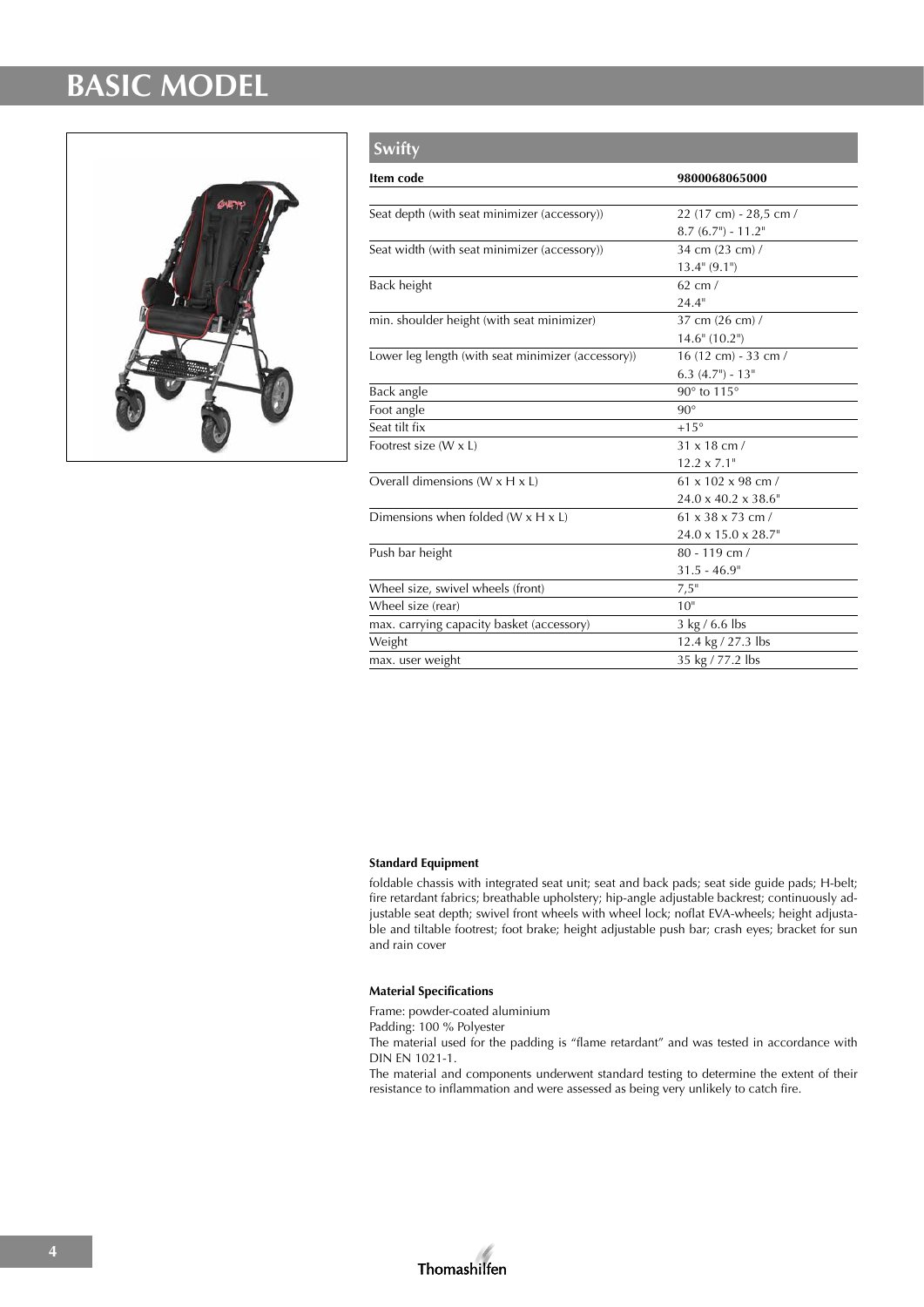#### **BASIC MODEL**



| <b>Swifty 2</b>                                        |                                  |
|--------------------------------------------------------|----------------------------------|
| Item code                                              | 9800068080010                    |
|                                                        |                                  |
| Seat depth (with seat minimizer (accessory))           | 34 - 40 cm (24,5 cm) /           |
|                                                        | $13.4 - 15.7$ " (9.6")           |
| Seat width (with seat minimizer (accessory))           | 39,5 cm (29,5 cm) /              |
|                                                        | $15.6$ " (11.6")                 |
| <b>Back height</b>                                     | 70 cm / 27.6"                    |
| min. shoulder height (with seat minimizer (accessory)) | 47 cm (30 cm) /                  |
|                                                        | $18.5$ " (11.8")                 |
| Lower leg length                                       | 21 - 37 cm /                     |
|                                                        | $8.3 - 14.6$ "                   |
| Side guide (W x H)                                     | 25 x 16 cm /                     |
|                                                        | $9.8 \times 6.3$ "               |
| Back angle                                             | $90^\circ$ - $100^\circ$         |
| Foot angle                                             | $90^\circ$                       |
| Seat angle, fixed                                      | $+$ $20^{\circ}$                 |
| Safe tilting up to a maximum of                        | $10^{\circ}$                     |
| Size of footrest (W x D)                               | $31 \times 20$ cm /              |
|                                                        | $12.2 \times 7.9$ "              |
| Overall dimensions (L x W x H)                         | 98 x 67 x 113 cm /               |
|                                                        | 38.6 x 26.4 x 44.5"              |
| Dimensions when folded (L x W x H)                     | 79 x 67 x 49 cm /                |
|                                                        | $31.1 \times 26.4 \times 19.3$ " |
| Push bar height                                        | 82 - 124 mm /                    |
|                                                        | $32.3 - 48.8$ "                  |
| Turning circle                                         | $126$ cm $/$                     |
|                                                        | 49.6"                            |
| Wheel size (front (swivelling wheels) / rear)          | 18 cm / 25 cm /                  |
|                                                        | $7.1$ " / $9.8$ "                |
| Wheel width (front (swivelling wheels) / rear)         | 4,5 cm / 5 cm /                  |
|                                                        | 1.8" / 2"                        |
| Weight                                                 | 18,6 kg / 41 lbs                 |
| Max. load capacity of the basket (accessory)           | 3 kg / 6.6 lbs                   |
| Max. user weight                                       | 50 kg / 110.2 lbs                |
|                                                        |                                  |

#### **Standard Equipment**

foldable chassis with integrated seat unit; seat and back pads; seat side guide pads; H-belt; fire retardant fabrics; breathable upholstery; hip-angle adjustable backrest; continuously adjustable seat depth; swivel front wheels with wheel lock; noflat EVA-wheels; height adjustable and tiltable footrest; foot brake; height adjustable push bar; crash eyes; bracket for sun and rain cover; folding lock

#### **Material Specifications**

Frame: powder-coated aluminium

Padding: Polyester – Trevira CS The material used for the padding is "flame retardant" and was tested in accordance with DIN EN 1021-1 and DIN EN 1021-2.

The material and components underwent standard testing to determine the extent of their resistance to inflammation and were assessed as being very unlikely to catch fire.

The 100% Trevira CS material is a high-quality, breathable material and tested positive for biocompatibility. (DIN EN ISO 10993-5 and 10993-10 Trevira CS, black)

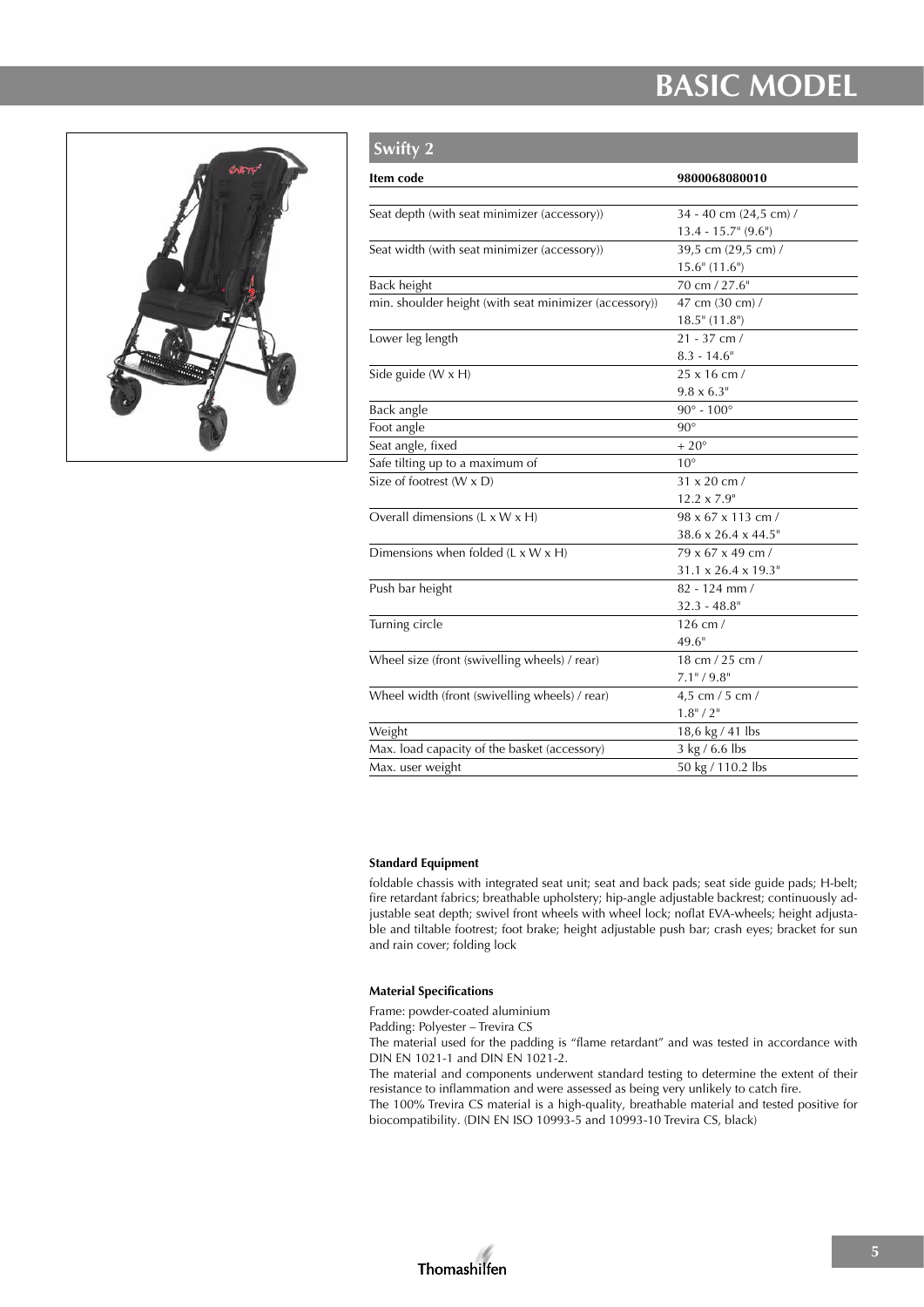

| <b>Foot straps</b> | Swifty                   | <b>Swifty 2</b>          |
|--------------------|--------------------------|--------------------------|
| Item code          | 9800066482000            | 9800066482000            |
| <b>Belt length</b> | $87 \text{ cm} / 34.3$ " | $87 \text{ cm} / 34.3$ " |
| Colour             | <b>black</b>             | black                    |



| <b>Swifty</b>                                   | Swifty 2                      |
|-------------------------------------------------|-------------------------------|
| 9800066206000                                   | 9800067206000                 |
| $6 \times 9 \times 10$ cm                       | $7 \times 10.5 \times 11$ cm  |
| $2.4 \times 3.5 \times 3.9$ "                   | $2.8 \times 4.1 \times 4.3$ " |
| grey                                            | grey                          |
| cannot be used in combination with crotch strap |                               |
|                                                 |                               |





| <b>Grip rail</b>               | <b>Swifty</b>            | Swifty 2            |
|--------------------------------|--------------------------|---------------------|
| Item code                      | 9800068331000            | 9800067215000       |
| Height to seat surface         | 14,5 / 14 / 16,5 cm      | 14/17/19/22 cm      |
|                                | $5.7/5.5/6.5$ "          | $5.5/6.7/7.5/8.7$ " |
| <b>Width</b> (inner dimension) | $37 \text{ cm} / 14.6$ " | 38 cm / 14.9"       |
| Colour                         | grey                     | grey                |

| <b>Tray</b>                     | <b>Swifty</b>                | Swifty 2                     |
|---------------------------------|------------------------------|------------------------------|
| Item code                       | 9800068220000                | 9800067281010                |
| Size $(w \times d)$             | 56 x 33,2 cm                 | 60 x 36,2 cm                 |
|                                 | $22 \times 13"$              | $23.6 \times 14.3$ "         |
| Height to seat surface          | $15 - 22$ cm $/ 5.9 - 8.7$ " | $15 - 22$ cm $/ 5.9 - 8.7$ " |
| Edge height (inside)            | $2.5$ cm $/1"$               | $2,5$ cm $/1"$               |
| Angle adjustment                | approx. $27^\circ$           | approx. $27^\circ$           |
| Depth adjustment range          | $16 \text{ cm} / 6.3$ "      | $19 \text{ cm} / 7.5$ "      |
| <b>Cut-out</b> ( $w \times d$ ) | 41 x 14 cm                   | 45,5 x 17,5 cm               |
|                                 | $16.1 \times 5.5$ "          | $17.9 \times 6.9$ "          |
| <b>Material thicknes</b>        | $8 \text{ mm} / 0.3$ "       | $8 \text{ mm} / 0.3$ "       |
| Colour tray surface             | transparent / colourless     | transparent / colourless     |

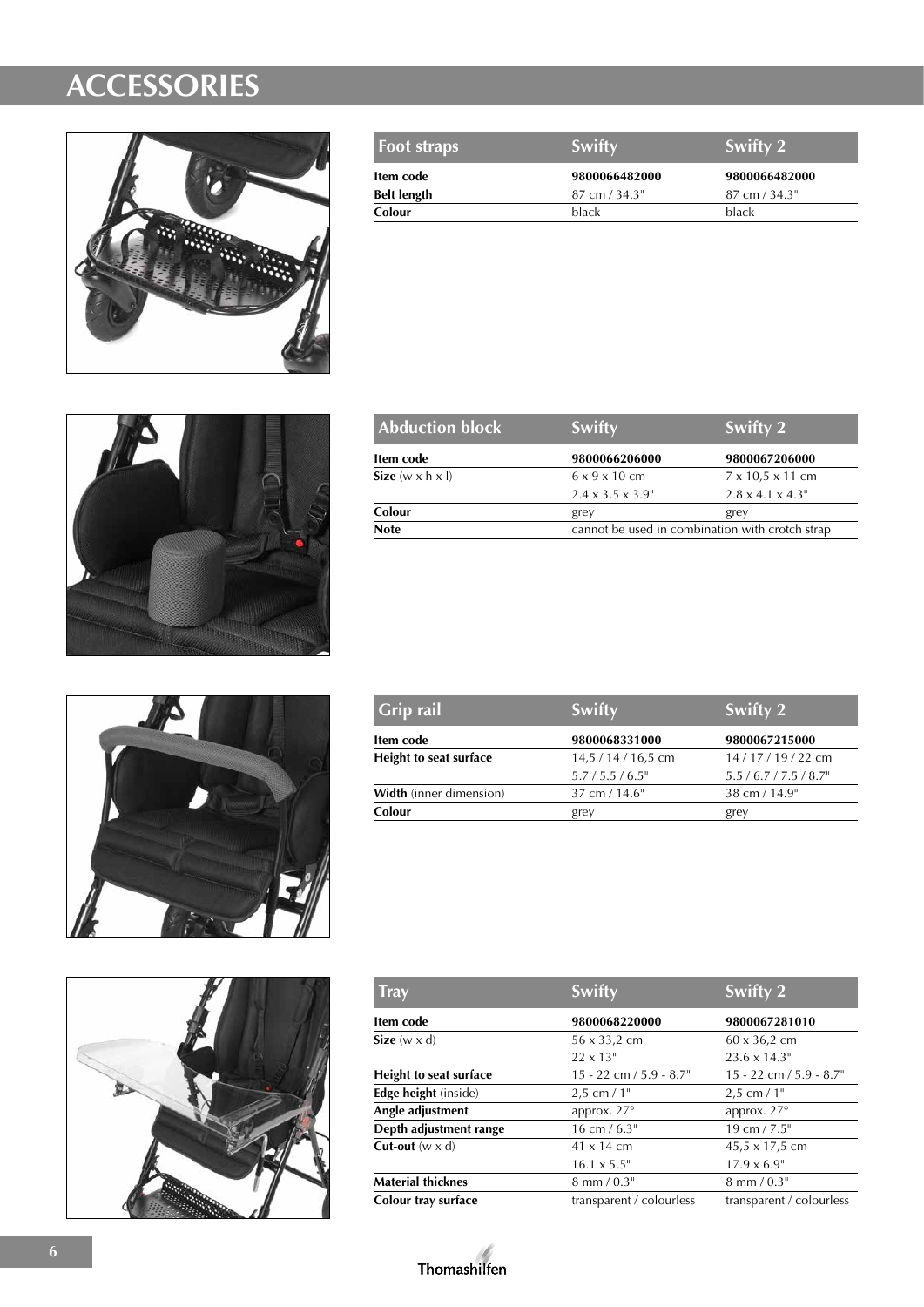

| Lateral trunk support, rigid Swifty        |                                        | <b>Swifty 2</b>                       |
|--------------------------------------------|----------------------------------------|---------------------------------------|
| Item code                                  | 9800066346000                          | 9800067346000                         |
| <b>Supporting surface</b> ( $h \times d$ ) | $15 \times 13$ cm $/ 5.9 \times 5.1$ " | $17 \times 15$ cm / 6.7 $\times$ 5.9" |
| Colour                                     | grey                                   | grey                                  |



| Lateral trunk support,<br>flexible, with chest belt | <b>Swifty</b>                          | Swifty 2                               |
|-----------------------------------------------------|----------------------------------------|----------------------------------------|
| Item code                                           | 9800066332000                          | 9800066332000                          |
| <b>Supporting surface</b> $(h \times d)$            | $10 \times 20$ cm $/ 3.9 \times 7.9$ " | $10 \times 20$ cm $/ 3.9 \times 7.9$ " |
| Colour                                              | grey                                   | grey                                   |





| Lateral seat upholstery | Swifty                                 | Swifty 2                               |
|-------------------------|----------------------------------------|----------------------------------------|
| Item code               | 5005100228000                          | 9700442011000                          |
| Size $(h \times d)$     | $15 \times 24$ cm $/ 5.9 \times 9.4$ " | $16 \times 26$ cm / 6.2 $\times$ 10.2" |
| Colour                  | red                                    | red                                    |

| <b>Frame padding</b>                     | <b>Swifty</b>               | <b>Swifty 2</b>             |
|------------------------------------------|-----------------------------|-----------------------------|
| Item code                                | 9800066226000               | 9800066226000               |
| <b>Outer dimensions</b> $(w \times h)$   | $(10 - 15) \times 45$ cm    | $(10 - 15) \times 45$ cm    |
|                                          | $(3.9 - 5.9) \times 17.7$ " | $(3.9 - 5.9) \times 17.7$ " |
| Colour                                   | black                       | black                       |
|                                          |                             |                             |
| Item code                                | 9800066227000               | 9800066227000               |
| <b>Outer dimensions</b> ( $w \times h$ ) | $(10 - 15) \times 45$ cm    | $(10 - 15) \times 45$ cm    |
|                                          | $(3.9 - 5.9) \times 17.7$ " | $(3.9 - 5.9) \times 17.7$ " |
| Colour                                   | red / black                 | red / black                 |

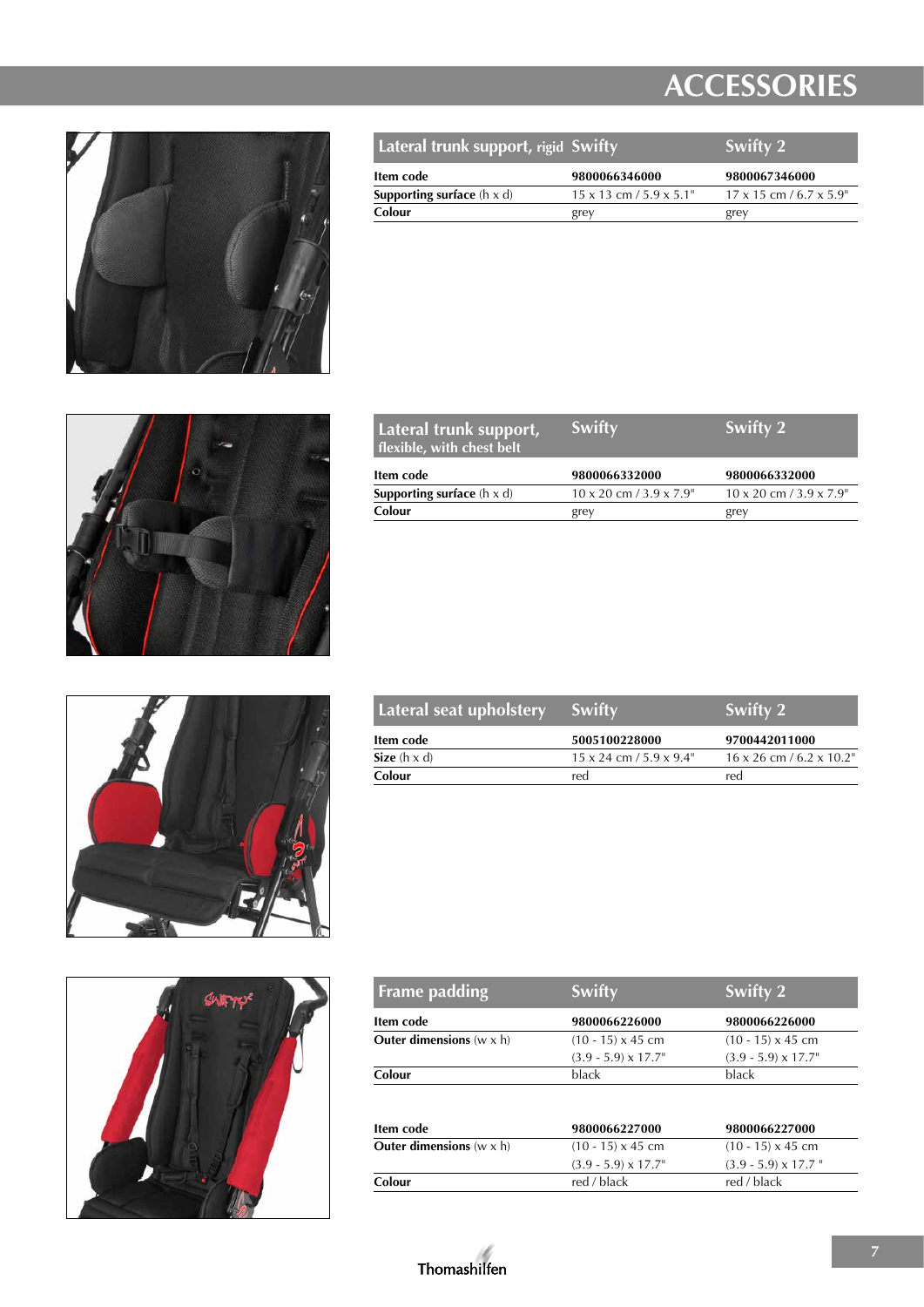

#### **Seat minimizer – set Swifty**

(consists of: head pillow, backrest upholstery, pelvic upholstery, footpad)

| Item code                        | 9800068340000             |
|----------------------------------|---------------------------|
| Head pillow height (bottom edge) | 42 - 48 cm / 16.5 - 18.9" |
| Thoraxunterstützung Rückenhöhe   | $27 \text{ cm} / 10.6$ "  |
| Seat upholstery seat depth       | $16 \text{ cm} / 6.3$ "   |
| Seat upholstery seat width       | 22 cm $/$ 8.6"            |
| Seat upholstery height           | $12 \text{ cm} / 4.7$ "   |
| <b>Footpad height</b>            | 4,5 cm $/ 1.8$ "          |
| Colour                           | black                     |
|                                  |                           |

| Item code         | 9800068341000   |
|-------------------|-----------------|
| <b>Dimensions</b> | s. option black |
| Colour            | red             |

**Dimensional changes basic model with seat minimizer:**

| Seat depth           | $17 - 28.5$ cm / 6.7 - 11.2" |
|----------------------|------------------------------|
| Seat width           | 23 cm $/9.1$ "               |
| min. shoulder height | $26 \text{ cm} / 10.2$ "     |
| Lower leg length     | $12 - 33$ cm $/ 4.7 - 13$ "  |





| <b>Seat minimizer set</b><br>(consists of: head pillow, seat wedge, lateral seat guide padding (right and left) | Swifty 2                |
|-----------------------------------------------------------------------------------------------------------------|-------------------------|
| Item code                                                                                                       | 9800068360000           |
| Head pillow height (bottom edge)                                                                                | $48 - 57$ cm $/$        |
|                                                                                                                 | $18.9 - 22.4$ "         |
| Seat depth with seat wedge                                                                                      | 24,5 cm $/$ 9.6"        |
| Seat width with lateral seat guide padding                                                                      | 29 cm / 11.4"           |
| Lateral seat guide padding height                                                                               | $16 \text{ cm} / 6.2$ " |

**Dimensional changes basic model with seat minimizer:**

**Colour** black

| Seat depth           | $24.5 - 30.5$ cm /       |
|----------------------|--------------------------|
|                      | $9.6 - 12$               |
| Seat width           | 29.5 cm $/$ 11.6"        |
| min. shoulder height | $30 \text{ cm} / 11.8$ " |

| Footpad<br>(part of seat minimizer set)             | Swifty                |  |
|-----------------------------------------------------|-----------------------|--|
| Item code                                           | 5005100239005         |  |
| $\mathbf{C}$ $\mathbf{C}$ $\mathbf{C}$ $\mathbf{D}$ | $24 - 47$ $1422 - 67$ |  |

| Item code           | 5005100239005                          | -                        |
|---------------------|----------------------------------------|--------------------------|
| Size $(w \times d)$ | $31 \times 17$ cm / 12.2 $\times$ 6.7" |                          |
| <b>Height</b>       | 4.5 cm / $1.8$ "                       | -                        |
| Colour              | black                                  | $\overline{\phantom{a}}$ |

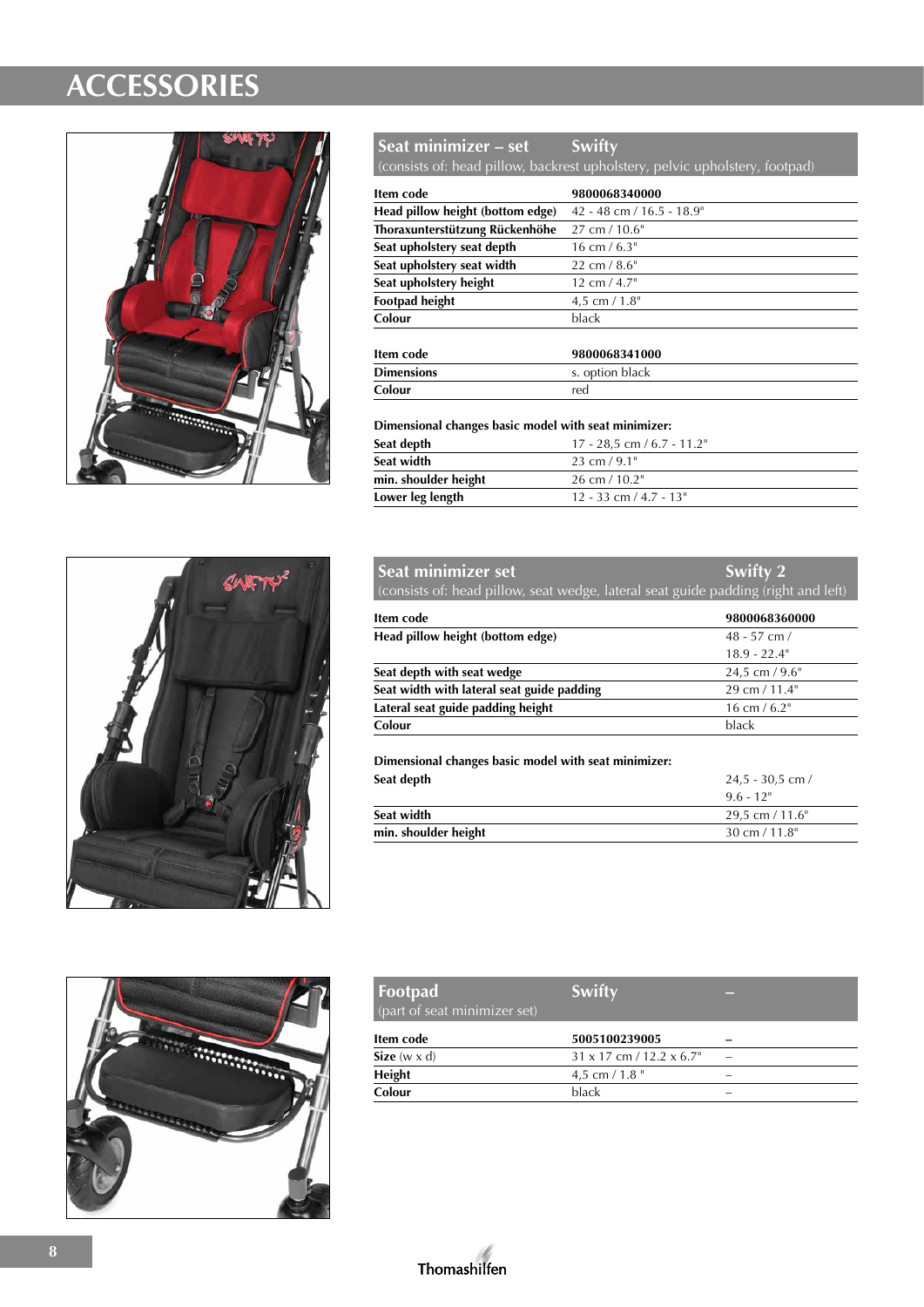

| <b>Pelvic upholstery</b><br>(part of seat minimizer set) | <b>Swifty</b>                               |  |
|----------------------------------------------------------|---------------------------------------------|--|
| Item code                                                | 5005100229005                               |  |
| Size upholstery $(h \times d)$                           | $11.5 \times 21.5$ cm / 4.5 $\times$ 8.5" - |  |
| Width upholstery                                         | $4 \text{ cm} / 1.6$ "                      |  |
| Colour                                                   | black                                       |  |
| Item code                                                | 5005100227000                               |  |
| <b>Dimensions</b>                                        | s. option black                             |  |
| Colour                                                   | red                                         |  |







| Swifty $2^{\prime}$                                       |
|-----------------------------------------------------------|
| 9800068410000                                             |
| $16 \times 24$ cm / 6.3 $\times$ 9.4"                     |
| 5 cm $/2"$                                                |
| black                                                     |
| 9800068411000                                             |
| s. option black                                           |
| red                                                       |
| (part of seat minimizer set (lateral seat guide padding)) |

| <b>Backrest upholstery</b><br>(part of seat minimizer set) | <b>Swifty</b>           |   |
|------------------------------------------------------------|-------------------------|---|
| Item code                                                  | 5005100219005           |   |
| Size $(h \times w)$                                        | 28 x 26 cm / 11 x 10.2" |   |
| Depth                                                      | 12,5 cm $/$ 4.9"        | - |
| Width                                                      | $21.5$ cm $/ 8.5$ "     |   |
| (between lateral trunk upholstery)                         |                         |   |
| Colour                                                     | black                   |   |
| Item code                                                  | 5005100226000           |   |
| <b>Dimensions</b>                                          | s. option black         |   |
| Colour                                                     | red                     |   |

| <b>Head pillow</b><br>(part of seat minimizer set) | <b>Swifty</b>                  | <b>Swifty 2</b>            |
|----------------------------------------------------|--------------------------------|----------------------------|
| Item code                                          | 5005100209005                  |                            |
| Size $(w \times h \times d)$                       | $26 \times 13,5 \times 7,5$ cm |                            |
|                                                    | $10.2 \times 5.3 \times 3$ "   |                            |
| Colour                                             | black                          |                            |
| Item code                                          | 5005100225000                  | 9800068420000              |
| Size $(w \times h \times d)$                       | s. option black                | 30,5 x 16 x 7,5 cm         |
|                                                    |                                | $12 \times 6.3 \times 3$ " |
| Colour                                             | red                            | red                        |

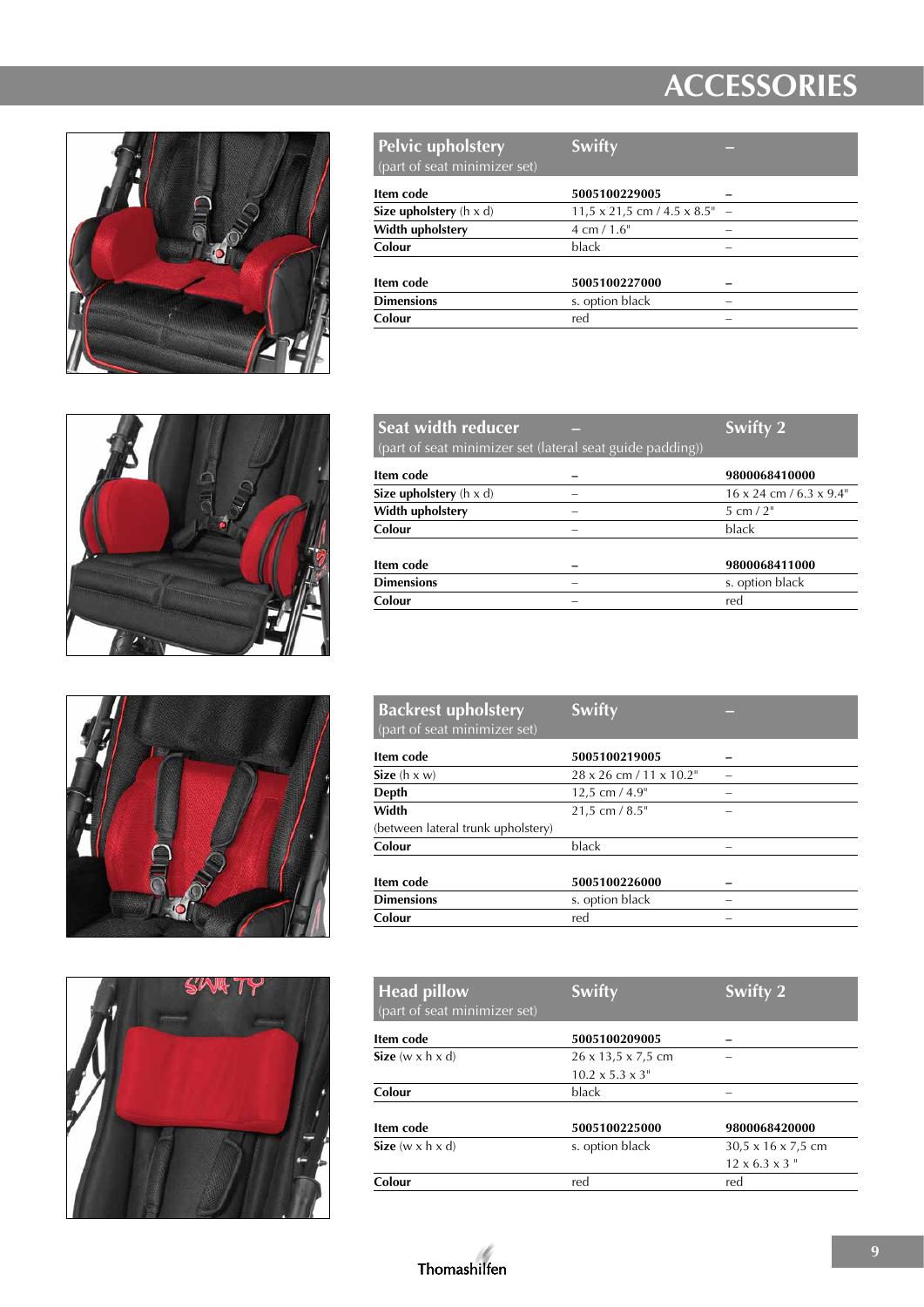

| 2-point pelvic harness<br>with front-pull | <b>Swifty</b>                       | Swifty 2                           |
|-------------------------------------------|-------------------------------------|------------------------------------|
| Item code                                 | 9800084201000                       | 9800084701000                      |
| <b>Upholstered area</b> $(w \times h)$    | $15 \times 5$ cm $/ 5.9 \times 2$ " | $17 \times 5$ cm / 6.7 $\times$ 2" |
| <b>Belt length</b>                        | 130 cm / 51.2"                      | 130 cm $/51.2$ "                   |
| Colour                                    | black                               | black                              |



| Swifty 2                             |
|--------------------------------------|
| 9800084711000                        |
| $17 \times 8$ cm / 6.7 $\times$ 3.1" |
| $120 \text{ cm} / 47.2$ "            |
| 50 cm / 19.7"                        |
| black                                |
|                                      |





| <b>Crotch strap</b> | Swifty                          | Swifty 2                                            |  |
|---------------------|---------------------------------|-----------------------------------------------------|--|
| Item code           | 9800063411000                   | 9800063411000                                       |  |
| <b>Belt length</b>  | ca. $18 - 33$ cm $/ 7.1 - 13$ " | ca.18 - 33 cm / 7.1 - 13"                           |  |
| Colour              | black                           | black                                               |  |
| <b>Note</b>         |                                 | can only be used in combination with pelvic harness |  |
|                     | or H-belt                       |                                                     |  |

| <b>Soft pelvic harness</b>  | <b>Swifty</b>           | <b>Swifty 2</b>      |
|-----------------------------|-------------------------|----------------------|
| Item code                   | 9800066146000           | 9800067146000        |
| Width upholstered area rear | $21 \text{ cm} / 8.3$ " | $26.5$ cm $/ 10.4$ " |
| <b>Belt length</b>          | 45 cm / 17.7"           | 45 cm / 17.7"        |
| Colour                      | black                   | black                |

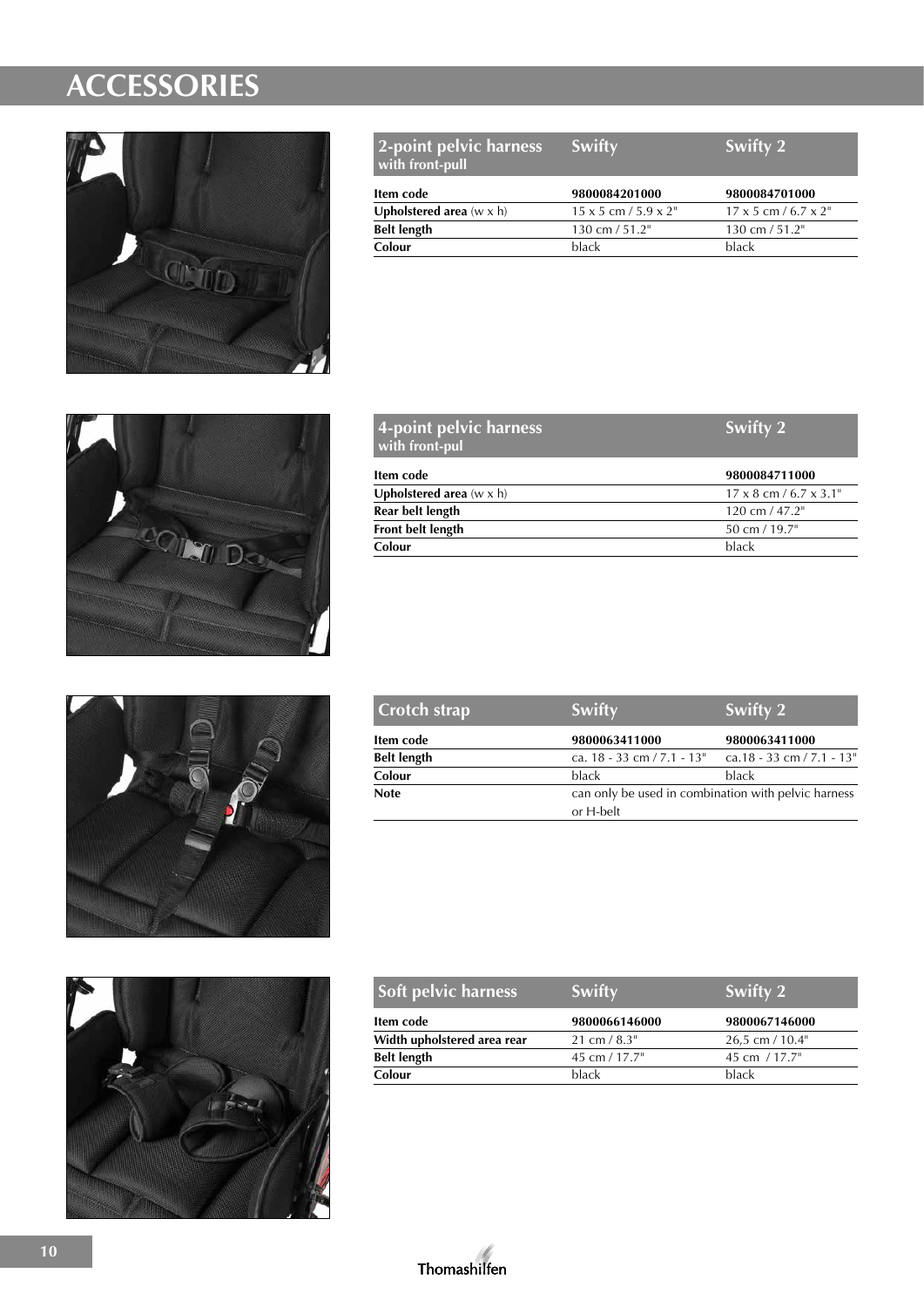

| <b>Butterfly/chest harness size S</b> |                         | size M                  | size L                  |
|---------------------------------------|-------------------------|-------------------------|-------------------------|
| Item code                             | 9800066166000           | 9800066176000           | 9800067176000           |
| F<br>A                                | 18,5 cm $/ 7.2$ "       | $25 \text{ cm} / 9.8$ " | $25.5$ cm $/ 10$ "      |
| B                                     | 30 cm / 11.8"           | $33.5$ cm $/13.1$ "     | 45 cm $/$ 17.7"         |
| lħ.                                   | $16 \text{ cm} / 6.3$ " | $18.5$ cm $/ 7.2$ "     | $23 \text{ cm} / 9.1$ " |
| В<br>D                                | 14 cm $/ 5.5$ "         | $17 \text{ cm} / 6.7$ " | $22 \text{ cm} / 8.7$ " |
| Ε<br>E<br>C                           | 11,5 cm $/$ 4.5"        | $10.5$ cm $/4.1$ "      | 11,5 cm $/$ 4.5"        |
| F                                     | $18 \text{ cm} / 7.1$ " | $21.5$ cm $/ 8.5$ "     | $25 \text{ cm} / 9.8$ " |
| А<br>Colour                           | black                   | black                   | black                   |
|                                       |                         |                         |                         |







| flexible  | <b>Butterfly/chest harness,</b> | size S                  | size M                   |
|-----------|---------------------------------|-------------------------|--------------------------|
| Item code |                                 | 9800063853000           | 9800065853000            |
| A         | F                               | $12 \text{ cm} / 4.7$ " | $18 \text{ cm} / 7.1$ "  |
| B         |                                 | $21 \text{ cm} / 8.3$ " | 33 cm $/13"$             |
| C         | D                               | 11,5 cm $/$ 4.5"        | $15 \text{ cm} / 5.9$ "  |
| D         | В                               | $9.5$ cm $/3.7$ "       | $18 \text{ cm} / 7.1$ "  |
| E         | Ε<br>۱c                         | 6 cm $/$ 3.4"           | $10 \text{ cm} / 3.9$ "  |
| F         |                                 | $21 \text{ cm} / 8.3$ " | $27 \text{ cm} / 10.6$ " |
| Colour    | A                               | black                   | black                    |
|           |                                 |                         |                          |

| size S             | size M             | size L               |
|--------------------|--------------------|----------------------|
| 9800066315100      | 9800066325100      | 9800067315100        |
| $33 \times 30$ cm  | $38 \times 35$ cm  | $44 \times 41$ cm    |
| $13 \times 11.8$ " | $15 \times 13.7$ " | $17.3 \times 16.1$ " |
| 65 cm $/$ 25.6"    | 65 cm $/$ 25.6"    | 65 cm $/$ 25.6"      |
| black              | black              | black                |
|                    |                    |                      |

| Head pillow                  | <b>Swifty</b>                | Swifty 2                       |
|------------------------------|------------------------------|--------------------------------|
| Item code                    | 9800068240000                | 9800068370000                  |
| Size $(w \times h \times d)$ | 26 x 13,5 x 7,5 cm           | $30.5 \times 16 \times 7.5$ cm |
|                              | $10.2 \times 5.3 \times 3$ " | $12 \times 6.3 \times 3$ "     |
| Colour                       | black                        | black                          |
|                              |                              |                                |
| Item code                    |                              | 9800068371000                  |
| Size $(w \times h \times d)$ |                              | s. option black                |
| Colour                       |                              | red                            |

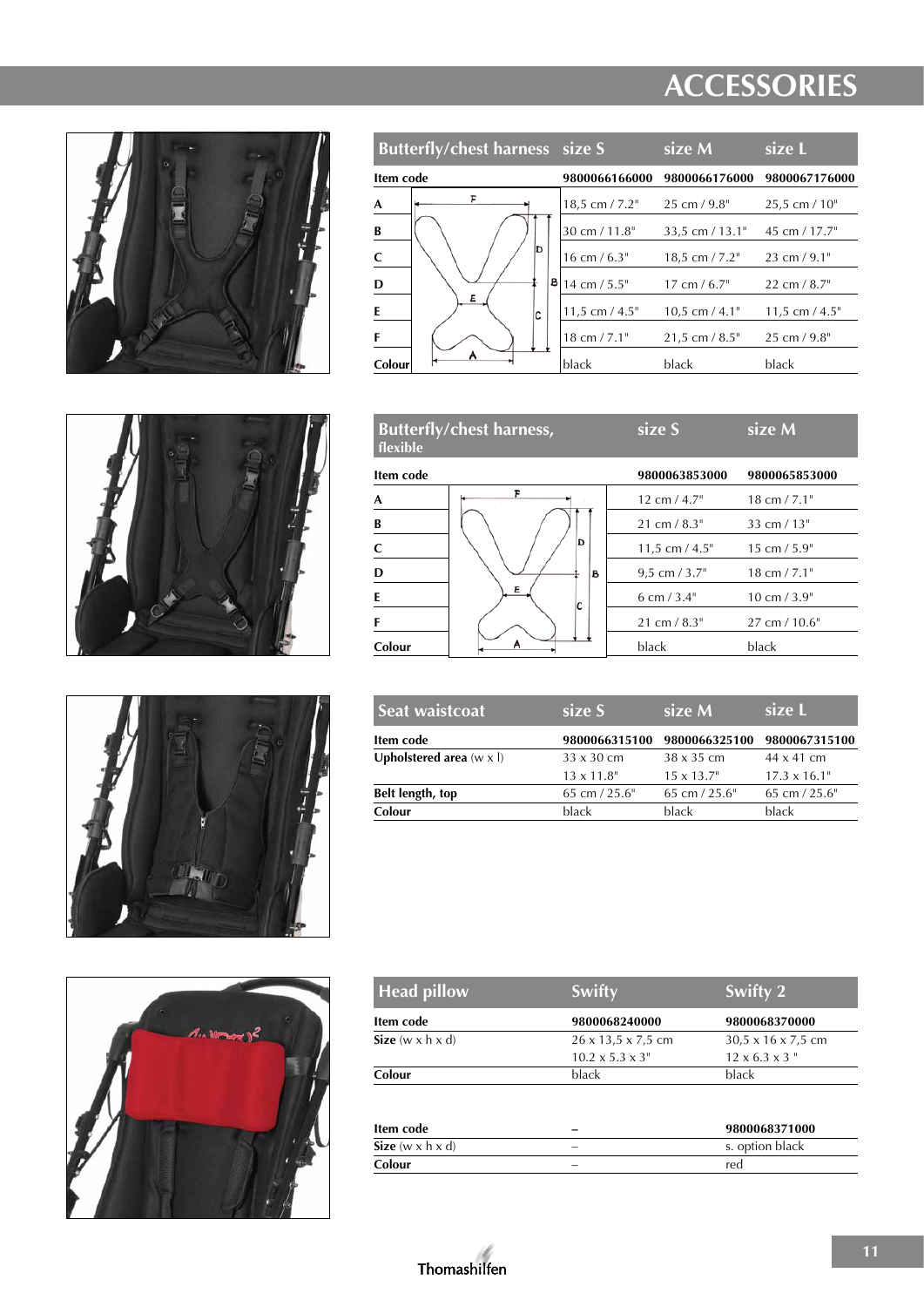

| Sun and rain cover<br>with leg blanket   | <b>Swifty</b>                                | <b>Swifty 2</b>            |
|------------------------------------------|----------------------------------------------|----------------------------|
| Item code                                | 9800066376000                                | 9800066376000              |
| <b>Shield</b> (w $x$ h, inner dimension) | $43 \times 51$ cm /                          | $43 \times 51$ cm /        |
|                                          | $16.9 \times 20.1$ "                         | $16.9 \times 20.1$ "       |
| <b>Shield bag</b> (w x h x d)            | $24 \times 28 \times 5$ cm                   | $24 \times 28 \times 5$ cm |
|                                          | $9.4 \times 11 \times 2$ "                   | $9.4 \times 11 \times 2$ " |
| Leg blanket $(w \times l)$               | $43 \times 100$ cm /                         | $43 \times 100$ cm $/$     |
|                                          | $16.9 \times 39.4$ "                         | $16.9 \times 39.4$ "       |
| Colour                                   | black / light grey                           | black / light grey         |
| <b>Note</b>                              | suitable up to max. 71 cm / 28" crown height |                            |



| Sun and rain cover                       | <b>Swifty</b>                                | Swifty 2                   |
|------------------------------------------|----------------------------------------------|----------------------------|
| Item code                                | 9800066376100                                | 9800066376100              |
| <b>Shield</b> (w $x$ h, inner dimension) | $43 \times 51$ cm /                          | $43 \times 51$ cm /        |
|                                          | $16.9 \times 20.1$ "                         | $16.9 \times 20.1$ "       |
| <b>Shield bag</b> (w x h x d)            | $24 \times 28 \times 5$ cm                   | $24 \times 28 \times 5$ cm |
|                                          | $9.4 \times 11 \times 2$ "                   | $9.4 \times 11 \times 2$ " |
| Colour                                   | black / light grey                           | black / light grey         |
| <b>Note</b>                              | suitable up to max. 71 cm / 28" crown height |                            |

| Rain shield, transparent<br>for sun and rain cover | <b>Swifty</b>                                      | <b>Swifty 2</b>      |
|----------------------------------------------------|----------------------------------------------------|----------------------|
| Item code                                          | 9800067390000                                      | 9800067390000        |
| <b>Shield</b> (w $x$ h, inner dimension)           | $43 \times 51$ cm /                                | $43 \times 51$ cm /  |
|                                                    | $16.9 \times 20.1$ "                               | $16.9 \times 20.1$ " |
| <b>Opening</b> $(w \times h)$                      | $33 \times 34$ cm /                                | $33 \times 34$ cm /  |
|                                                    | $13 \times 13.3$ "                                 | $13 \times 13.3$ "   |
| Leg blanket $(w \times l)$                         | $60 \times 120$ cm /                               | $60 \times 120$ cm / |
|                                                    | $23.6 \times 47.2$ "                               | $23.6 \times 47.2$ " |
| Colour                                             | transparent                                        | transparent          |
| <b>Note</b>                                        | can only be used in combination with "sun and rain |                      |
|                                                    | cover with leg blanket" or "sun and rain cover"    |                      |



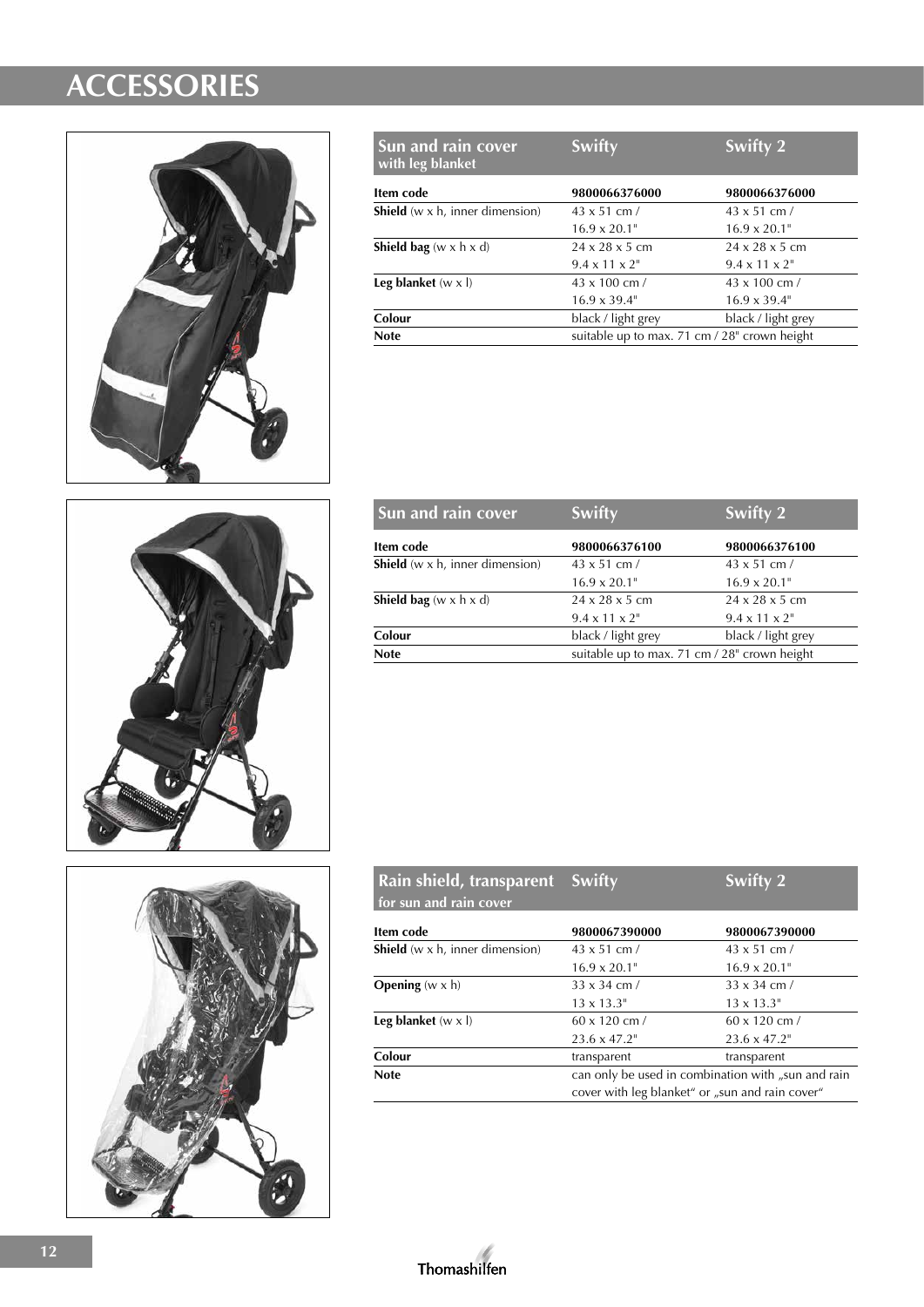

| Rain cover, transparent,<br>with leg blanket    | Swifty                                       | Swifty 2             |
|-------------------------------------------------|----------------------------------------------|----------------------|
| Item code                                       | 9800066381000                                | 9800066381000        |
| <b>Shield</b> ( $w \times h$ , inner dimension) | $43 \times 51$ cm /                          | $43 \times 51$ cm /  |
|                                                 | $16.9 \times 20.1$ "                         | $16.9 \times 20.1$ " |
| Leg blanket $(w \times l)$                      | 43 x 100 cm /                                | $43 \times 100$ cm / |
|                                                 | $16.9 \times 39.4$ "                         | $16.9 \times 39.4$ " |
| Colour                                          | transparent                                  | transparent          |
| <b>Note</b>                                     | suitable up to max. 71 cm / 28" crown height |                      |



| Swifty          | Swifty 2        |
|-----------------|-----------------|
| 9800065940000   | 9800065940000   |
| 65 cm $/$ 25.6" | 65 cm $/$ 25.6" |
| 75 cm / 29.5"   | 75 cm / 29.5"   |
| grey            | grey            |
|                 |                 |



| Sleeping bag, padded                          | Swifty                             | Swifty 2                           |
|-----------------------------------------------|------------------------------------|------------------------------------|
| Item code                                     | 9800066195000                      | 9800067195000                      |
| <b>Bottom part leg blanket</b> $(w \times l)$ | $35 \times (68 - 80)$ cm           | $40 \times (90 - 104)$ cm          |
|                                               | $13.8 \times (26.8 \times 31.5)^n$ | $15.7 \times (35.4 \times 40.9)^n$ |
| Leg blanket (lower leg length)                | 31 cm / 12.2"                      | 43 cm / 16.9"                      |
| Colour                                        | black / light grey                 | black / light grey                 |

| Sleeping bag, woven fur                       | <b>Swifty</b>                       | Swifty 2                           |
|-----------------------------------------------|-------------------------------------|------------------------------------|
| Item code                                     | 9800066185000                       | 9800067185000                      |
| <b>Bottom part leg blanket</b> $(w \times l)$ | $35 \times (68 - 80)$ cm            | $40 \times (90 - 104)$ cm          |
|                                               | $3.8 \times (26.8 \times 31.5)^{n}$ | $15.7 \times (35.4 \times 40.9)^n$ |
| Leg blanket (lower leg length)                | 31 cm / 12.2"                       | 43 cm / 16.9 "                     |
| Colour                                        | black / light grey                  | black / light grey                 |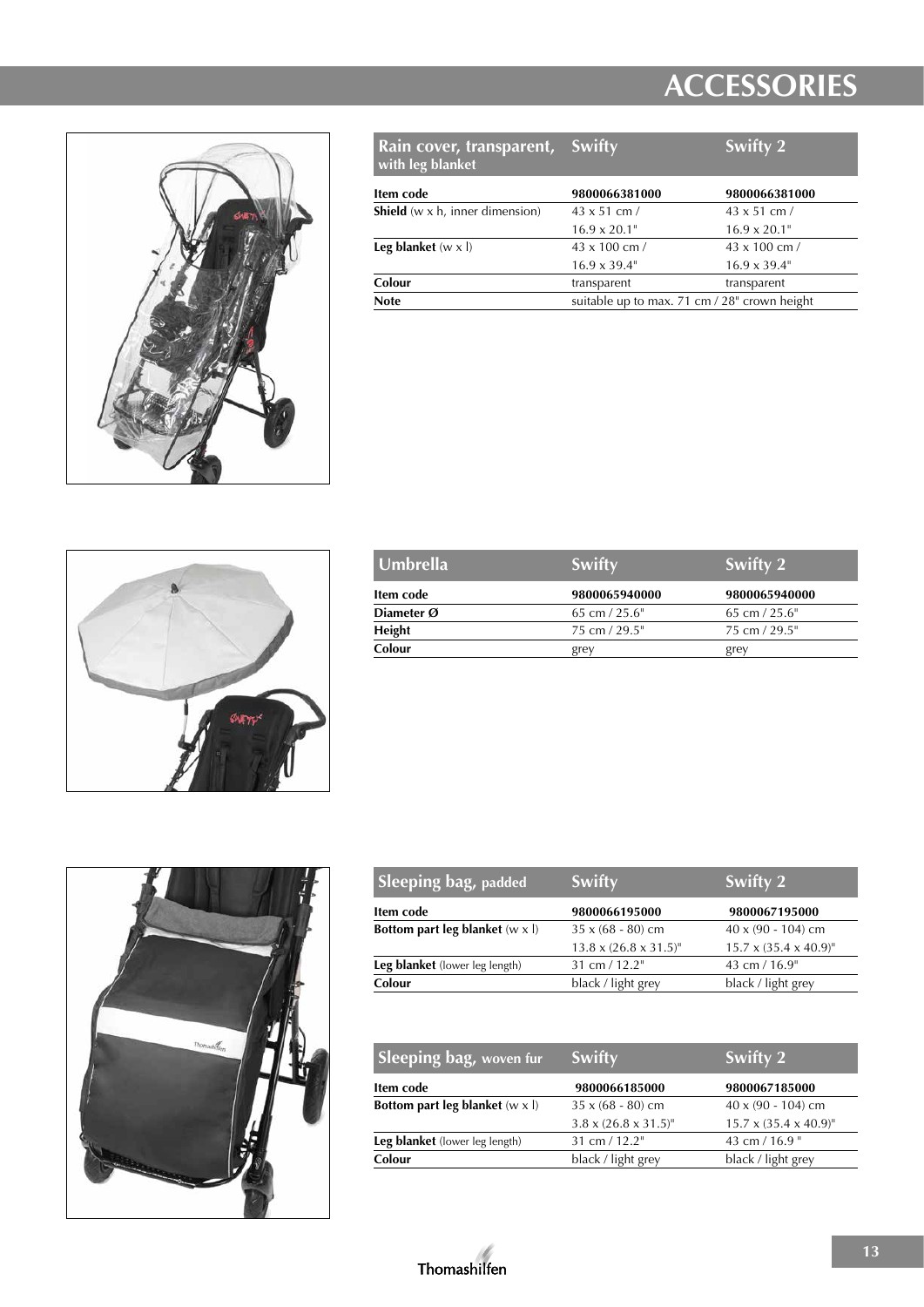

| <b>Basket</b>                | Swifty                          |  |
|------------------------------|---------------------------------|--|
| Item code                    | 9800068130000                   |  |
| Size $(w \times h \times l)$ | $26 \times 17 \times 30$ cm /   |  |
|                              | $10.2 \times 6.7 \times 11.8$ " |  |
| <b>Volume</b>                | 13 <sup>1</sup>                 |  |
| Loading capacity             | 3 kg / 6.6 lbs                  |  |
| Colour                       | black                           |  |



| <b>Basket</b>                | Swifty 2                      |
|------------------------------|-------------------------------|
| Item code                    | 9800068350000                 |
| Size $(w \times h \times l)$ | $33 \times 18.5 \times 30$ cm |
|                              | $13 \times 7.3 \times 11.8$ " |
| <b>Volume</b>                | 15 <sub>1</sub>               |
| Loading capacity             | $3 \text{ kg}$ / lbs          |
| Colour                       | black                         |



| <b>Pneumatic wheels,</b><br>upgrade kit | Swifty        |
|-----------------------------------------|---------------|
| Item code                               | 9800066470013 |
| Wheel size swivel wheels (front)        | 7.5"          |
| <b>Wheel size</b> (rear)                | 10"           |



| <b>Pneumatic wheels,</b><br>upgrade kit | Swifty 2      |  |
|-----------------------------------------|---------------|--|
| Item code                               | 9800066710000 |  |
| Wheel size swivel wheels (front)        | 7.5"          |  |
| <b>Wheel size</b> (rear)                | 10"           |  |

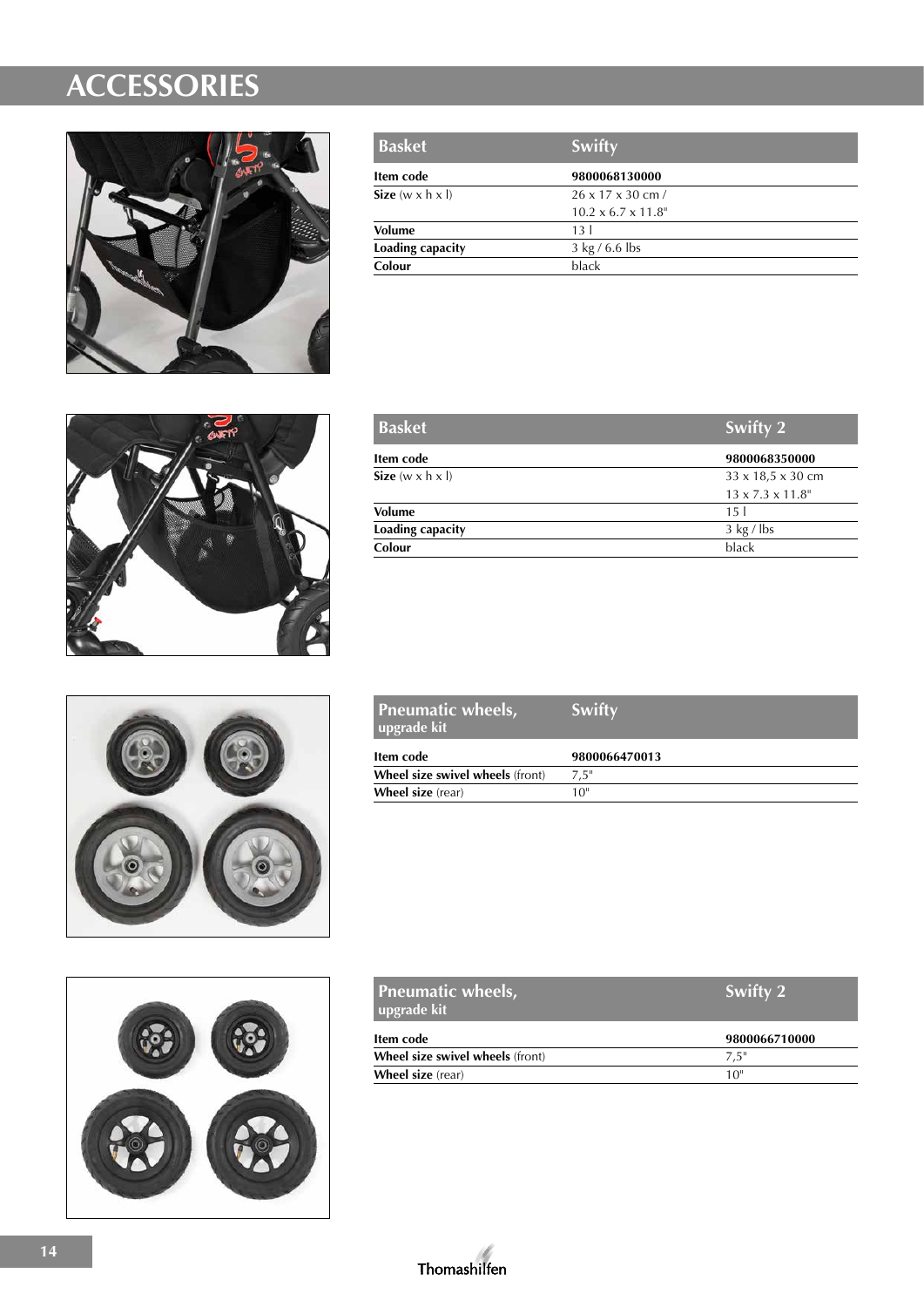

| <b>Tip assist</b>                | Swifty                              | Swifty 2                             |
|----------------------------------|-------------------------------------|--------------------------------------|
| Item code                        | 9800068291000                       | 9800068291000                        |
| <b>Tread area</b> $(w \times l)$ | $4 \times 8$ cm / 1.6 $\times$ 3.1" | $4 \times 8$ cm / 1.6 $\times$ 3.1 " |
| Colour                           | <b>black</b>                        | black                                |